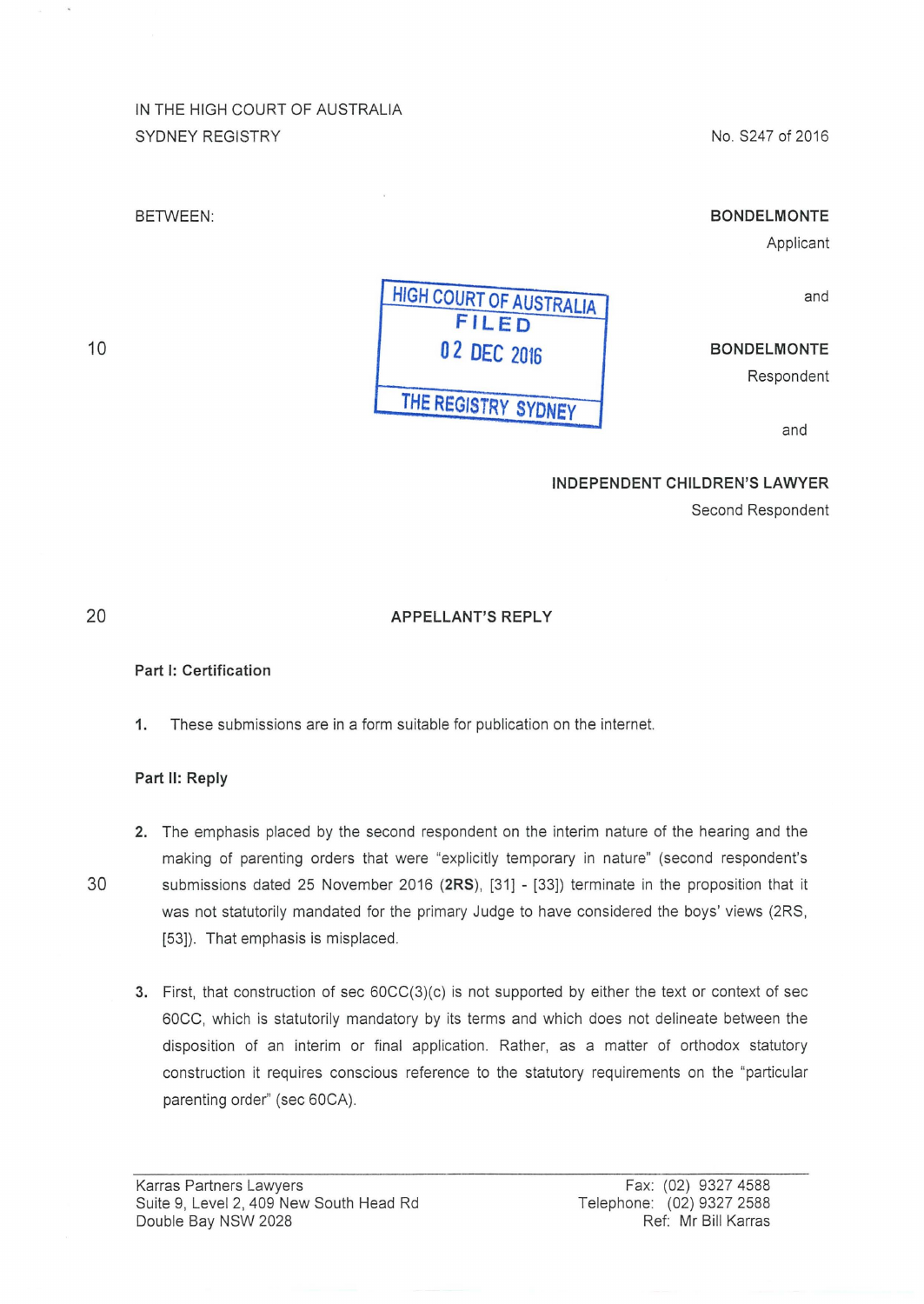- 4. Second, the contention that there were "advantages" to a report being prepared in the boys' usual place of residence, and the matters it could canvass (2RS, [45]- [46]) should be rejected. The submissions are disavowed by recognition that a report canvassing matters such as family relationships, if necessary, could readily be satisfied by a report in the boys' locality and it was unnecessary for that to occur in Australia. However, the second respondent's submission eschews the relevant enquiry, namely, the views (if any) of the boys in relation to the particular parenting order proposed to be made, and which was more practically obtained in he first instance in the boys' locality, and was permitted by sec 60CD(2)(c). Further, and as developed below, the appointment of the second respondent to independently represent the boys was a 10 mechanism already in place for the court to inform itself of the boys' views on the particular parenting order proposed to be made (sec 60CD(2)(b)).
	- 5. Third, parenting orders had been made on a final basis on 25 June 2014 for the boys to live with the appellant and respondent as agreed between them or at the boys' own election. There was no finding of fact by the primary Judge that there was any immediate risk of violence or harm posed to the boys remaining in New York that required the court to act urgently. Indeed, the primary Judge accepted the views of the boys that they wished to remain residing with the appellant in New York.
- 20 6. Fourth, recognition of the boys' ages, the indeterminate period for which the orders were to operate, the notorious delays in the Family Court, and that the orders made may carry one or both boys to the age of majority, is sufficient to demonstrate that the ill-described "explicitly temporary" orders may have the effect of being rendered permanent in nature.
- 7. lt is no answer to the appellant's construction of sec 60CC(3)(a) to contend that a court is not obliged to obtain the child's views or require that they be obtained, but instead only to "consider" such views (2RS, [52], [54], [55]). lt is tolerably clear from the terms of sec 60CC that a court is obliged to "consider" a child's views on the particular parenting order. But it is no answer to contend that it may disregard that mandated consideration by not seeking evidence 30 of those views. The second respondent's emphasis on "may" in sec 60CD as connoting a discretion of the court whether to inform itself of the views should not be accepted.
	- 8. Further, the second respondent's focus in that construction disregards that, having been appointed to independently represent the boys' interests in the proceedings, the second respondent was statutorily obliged pursuant to "ensure" that the boys views in relation to the particular parenting order were "fully put before the court" (secs 60CD(2)(b) and 68LA(5)(b)), being one means already in place for the court to inform itself of views expressed by the boys.
- 9. The second respondent's construction of sec 64C as permitting a parenting order to be made 40 in favour of some other person, but who otherwise would not have standing to apply for a